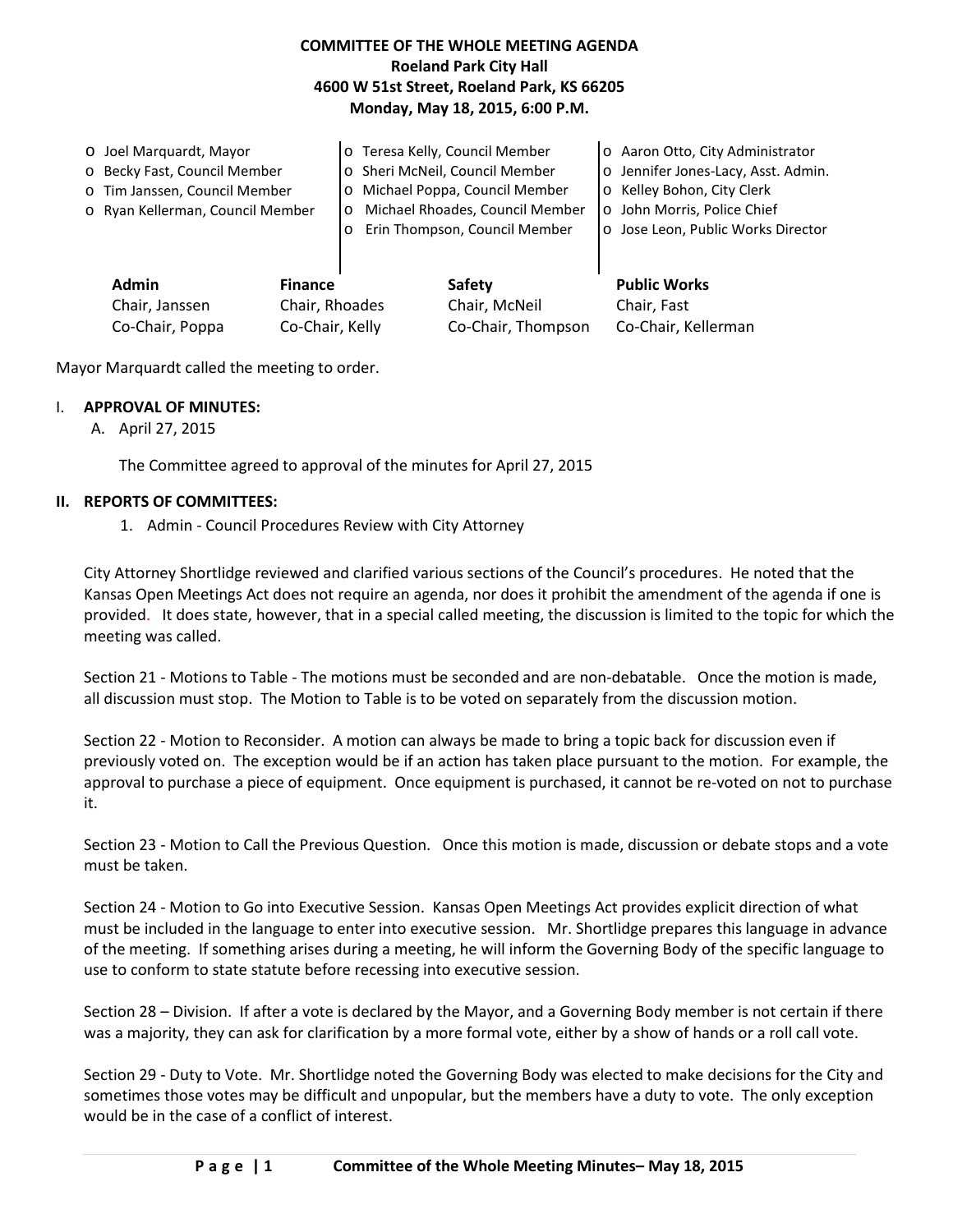There was Committee discussion regarding members not voting and if there are any ramifications to avoiding a vote. Mr. Shortlidge directed the Committee to Section 42 as there is nothing in the Council procedures that addresses this topic.

Section 31 - Votes on Non-Ordinance Matters. Under Kansas case law, an abstention is presumed to be acquiescence and the will of the majority, and will be counted towards the prevailing side. Section 39 - Confirmation to Mayoral Appointments. This notes that the Mayor can cast the deciding vote in a tie even though he made the appointment.

Section 40 - Relating to Confirmation of Mayoral Appointments to Elected Positions. Mr. Shortlidge stated this section was probably not needed for Roeland Park as it has chartered that statute to where it provides for a special election in the event of a vacancy.

Section 42 - This section states that matters or procedures not covered by the rules shall be created and decided upon by a majority vote of the Council.

Mr. Shortlidge addressed the section on point of order and appeal. If someone raises a point of order as to whether or not the rules are being followed that is permitted. If the chair agrees with the person raising the point of order, then the meeting will go forward. If the chair does not agree, then an appeal can be made to the ruling. This appeal will require a vote by the City Council and the appeal process is not debatable. If the vote is a majority or a tie in favor of the ruling of the Chair, then it will sustain the ruling of the chair.

City Administrator Otto clarified that that the Council agenda was previously written in Chapter 1 of the City Codes and was removed as part of the procedural changes.

CMBR Fast inquired as to whether a point of order could be called for interruptions of a speaker or not adhering to the discussion of an agenda topic. City Attorney Shortlidge stated a call for point of order is appropriate at that time and the Mayor can decide whether or not it needs to be addressed further. He also noted that there are currently no time limits set on the Governing Body as to the length of time they can speak on a matter. He did note that it could be determined at the beginning of the discussion to create time limits as sometimes there are time restrictions in the meeting schedule.

2. Public Works – Granada Park Change Order # 1

CMBR Fast presented a change order to the contract previously approved by the Governing Body for concrete work to be done in Granada Park. She noted it was inadvertently left off the contract to add concrete pads for picnic tables, trash and recycling receptacles.

Mayor Marquardt, who has been working on this project noted the concrete work would be ADA compliant and will also allow for a shelter in the future if one is desired. There has been an issue at the people with patrons moving the equipment and the Public Works Department has had difficulty maintaining the areas under the picnic tables due to mud and other conditions.

Public Works Director Leon noted that adding concrete under tables, trash and recycling containers will keep them out of the dirt. Concrete pads will also be under the benches and drinking fountain. An additional concrete pad is also being added for a barbeque grill. Mr. Leon expressed his appreciation of the Mayor's input on the design which will now have the picnic tables permanently mounted in a shady area of the park. Access to the playground will also be ADA compliant.

City Administrator Otto noted that payments for the improvements are from TIF funds and that this type of work is being considered for R Park as well.